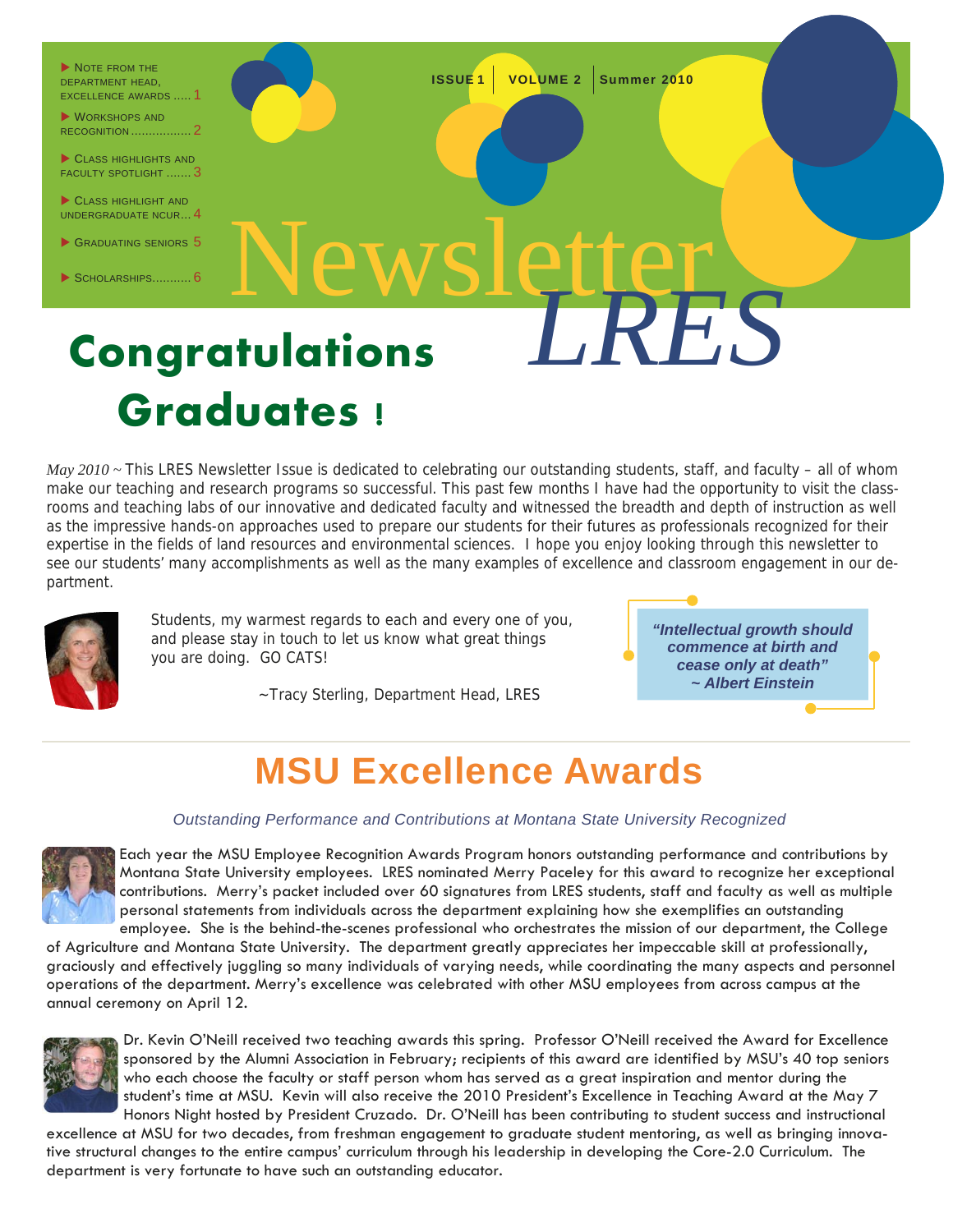## **LRES Club**

### *Glass Recycling Project*

The LRES club facilitated a very successful Earth Day glass recycling project April 22, 23 and 24th. The project consisted of collecting glass for recycling and took place on campus as well as Bogart Park.



## **LRES Recognition**

*A quick snapshot of LRES Faculty, Staff and Student awards, recognitions, honors, accomplishments and notices* 



John Dore coauthored a winning article explaining how the burning of fossil fuels has changed carbon dioxide levels in the ocean off Hawaii. He accepted the 2009 Cozzarelli Prize April 25 at the annual

meeting of the National Academy of Sciences in National Harbor, Maryland. http://www.montana.edu/cpa/news/ nwview.php?article=8372



Fabian Menalled and Tracy Sterling were recognized for earning tenure at President Cruzado's "Celebration of Tenure Ceremony" on May 4th. Please take a moment to congratulate them on this impressive accomplishment.



James Meadow received the Boyd Evison Graduate Fellowship Award for 2010. He is the sixth person to receive this award. He plans to use this

fellowship to study Lower Geyser Basin in Yellowstone.



Jerome J. Schleier received a research grant from the Montana Academy of Sciences Student

Research Grant Program. His proposal was titled, "Development of a Model for Determining the Toxicity of Pesticide Mixtures in Aquatic Environments".

## **LRES Workshops**

*LRES Sponsored workshops and webinars* 

In January LRES sponsored an audio conference with the Office of Sponsored Programs entitled "Writing Successful Grant Proposals". It was facilitated by Chuck Howard Jr. a senior research scientist at Oregon National Primate Research Center. Material covered included; funding sources, knowing your reviewers, application forms, and pro-



posal components.

In April LRES sponsored a workshop with the **Provost office on becoming a prolific scholar** entitled "Publish and Flourish". The conference

was open to faculty and graduate students and 20% were from LRES. The workshop was presented by Dr. Tara Gray Professor and Director of the Teaching Academy from New Mexico State University. Material covered included: managing time, writing every day, revising, getting help, polishing and publishing.



In April LRES sponsored a webinar entitled "Time Management: Make Every Minute Count. How to Fit 28 Hours into a 24 hour Day". The conference was facilitated by Dr.

Dan Wetmore who presented seven techniques to better manage your time. They are as follows: maintain balance, prioritize, write it down, keep a daily planner, keep an interruption log, delegate, and control procrastination.

Materials from these events are available from Merry Paceley paceley@montana.edu.

## **Student Events**

### *Academic Year End Events*

LRES "Fuel up for Finals" Undergraduate Open House was held May 4th in LRES 325. The academic year-end event had an open and social atmosphere with students sharing their summer plans and enjoying a break from studying. Pizza and refreshments were served.

LRES Pre-Graduation Open House will be held May 7th from 3:00-4:00 P.M. in LRES 325. Graduating students and their families are invited to come join advisors and student colleagues to celebrate their accomplishment while enjoying coffee and cake.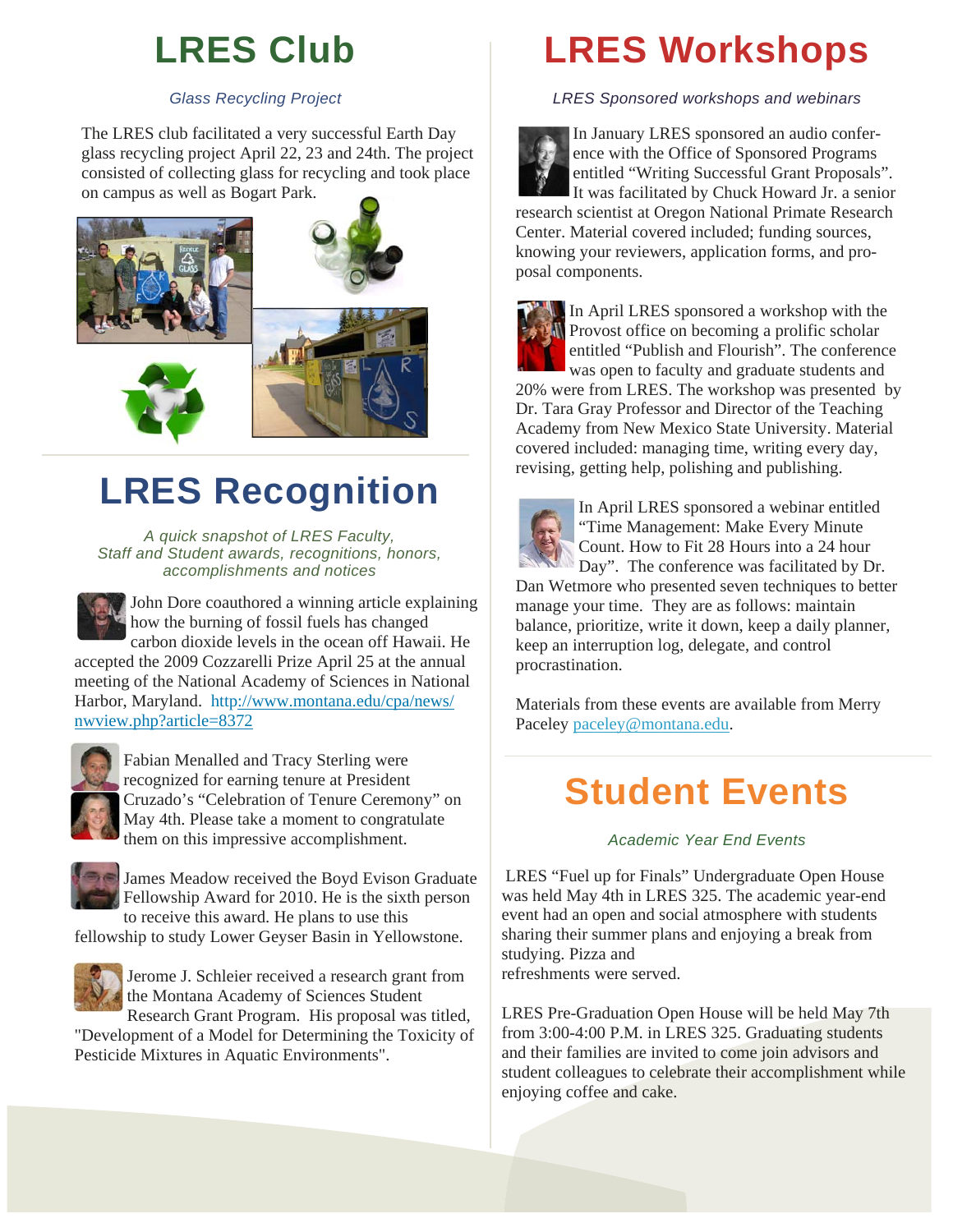## **Class Highlights**

*A quick snapshot of LRES class activities* 

**LRES 310 Professional Preparation**  students hosted three former LRES students as guests, Richard Opper, Director of Montana Department of Environmental Quality, Brian Kozar, Terra Soil and Environmental Solutions, and Ann Schwend, Montana Department of Natural Resources and Conservation *Water Resource Planner* 



**LRES 355 Nutrient Cycling** took a field trip where students were led on a tour of an

organic farm by Mark Roeder, of Farms for Families. He experiments by using a movable chicken coop to graze and fertilizer pasture without moving fertilizer around. Earlier in the day, the students learned about the nutrient removal technologies being used at the Bozeman Wastewater Treatment Plant.

#### **LRES 421 Holistic Thought and**

**Management** featured student projects to: share Montana gardening techniques with Mongolian counterparts, suggest how to bring more sustainability information into existing MSU classes, suggest ways to raise awareness of sustainability for MSU students, produce an information pamphlet evaluating use of phytoremediation for the Silver Bow Creek watershed, assist in documenting the MSU carbon footprint, promote and participate in the Gallatin Earth Celebration held during Earth Week, assist in collecting electronic materials for recycling, hosted Jenny Sabo's talk about family farming and Roland Kroos' talk about being a Holistic Management consultant.

#### **LRES 460** – **Soil Remediation**

students went on an all-day field trip to Anaconda led by Stuart Jennings of Reclamation Research Group, to learn

about metal mining, Butte and the Berkeley Pit. The tour included an overview of the Golden Sunlight Mine near Whitehall and floodplain remediation along Silver Bow Creek. In the shadow of the Anaconda Smelter, Ken Brockman from the U.S. Bureau of Reclamation shared methods being used to remediate arsenic contamination that resulted from decades of copper smelting. Several sites were visited where contaminated soils had been replaced or treated in-place with soil amendments, followed by successful plantings resulting in stands of native grasses where no vegetation could grow before. Hundreds of acres of wetlands are also being created in areas used for soil salvage.



## **Faculty Spotlight**

*Insight to the activities and projects of LRES Faculty* 

**Bob Peterson's** appointment is approximately 80% research and 20% teaching. He currently teaches two graduate courses, Biological Risk Assessment and Insect Ecology, and the undergraduate course, Cellular and Molecular Biology. His research program primarily is focused on agricultural and biological risk assessment. More specifically, the program is centered on comparative risk assessment. The purpose of comparative risk assessment is to qualitatively and quantitatively compare different environmental risks for the purpose of improved decisionmaking. Additional areas of research emphasis include plant-insect ecophysiology and integrated pest management. All three areas form a diverse, yet interrelated research program.



The specific risk research he is involved with can be grouped under biotechnology risk, invasive species risk, and pesticide risk,

and pest risk. Biotechnology risk research focuses mainly on agricultural crops and includes glyphosate-tolerant crops, Bt crops, and plant-based biopharmaceuticals. Invasive species research includes human-health risks associated with vector-borne diseases, biological control agents, and human and ecological risks from introduced weed species. The pesticide risk research is mainly tied to comparative assessments of biotechnology or invasive species issues. For example, human health risks from West Nile

Virus are compared to risks from the use of insecticides to control mosquito vectors of the virus. Much of Bob's work since 2005 has emphasized comparative risks associated with insectborne pathogens and management tactics. The initial research represented deterministic risk assessments, so a natural extension of the work was to examine the risks probabilistically. In addition to mosquito insecticides, risks from drugs, repellents, treated bednets and battle-dress uniforms, and mosquitofish have been assessed and published, the work being led by graduate students (Rex Davis, Jerome Schleier) and postdoctoral research associates (Paula Macedo, Frank Antwi) in his lab. Recent research led by Jerome Schleier has relied on field experiments to characterize and model the fate of insecticides in the environment.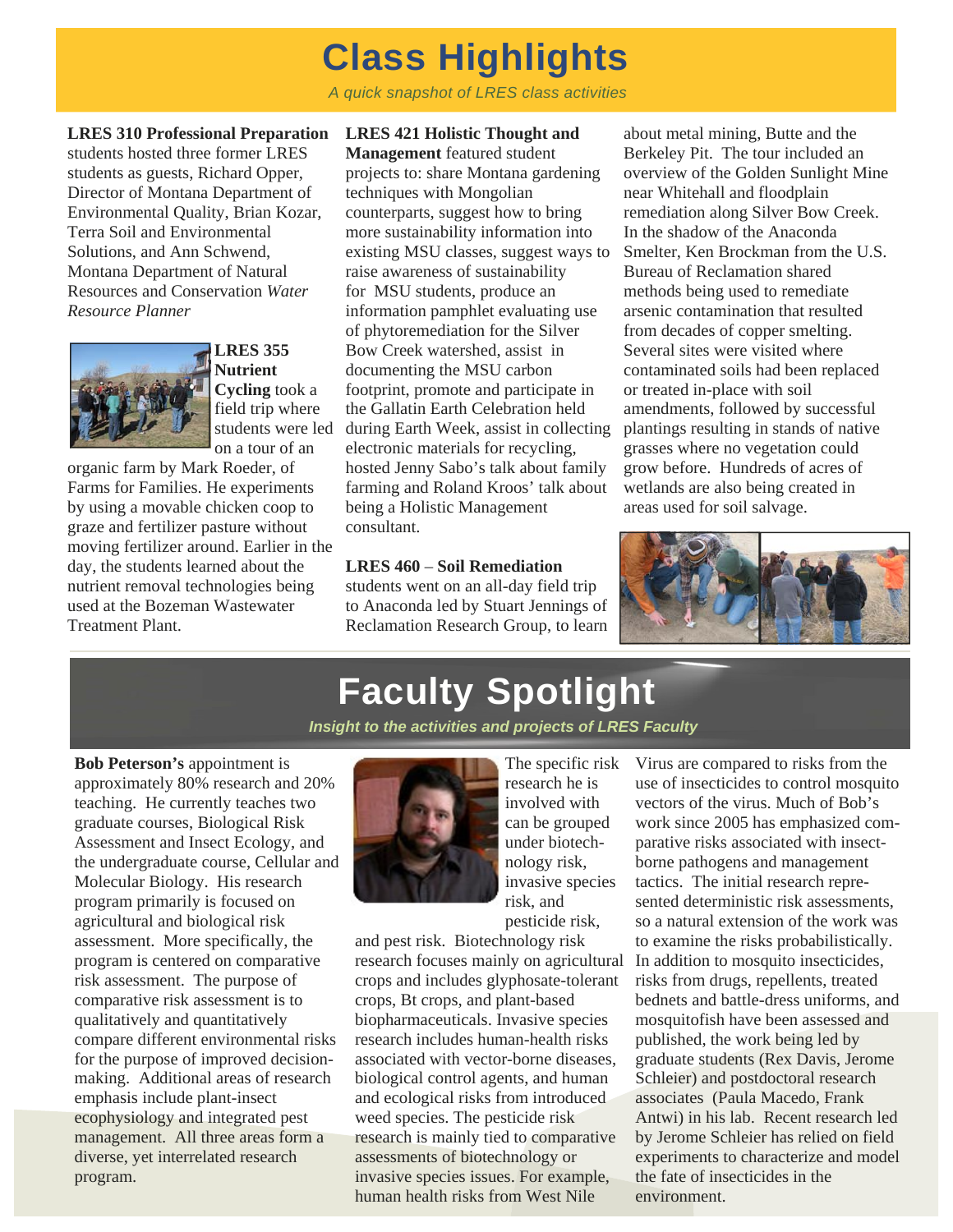## **Soil and Environmental Microbiology**

**LRES 552** is a graduate course in Soil & Environmental Microbiology in its 8<sup>th</sup> iteration taught by Dr. Tim McDermott, Professor of Soil and Environmental Microbiology in LRES. The microbiology literature is replete with commentary regarding the inability to isolate microorganisms from the environment. However, microbiologists have recently challenged this problem and philosophy, culturing ecologically relevant microbes for extensive study and characterization, and for use as models for understanding microbial processes in nature. The course seeks to show the graduate student, through hands on training and experience, how to culture the organisms typically only encountered and studied as DNA sequences amplified by PCR from an environmental sample. Students select a specific type of microorganism or microbial activity of interest, study the relevant literature to become an expert on the organism/activity, and then design an appropriate enrichment and isolation strategy.

Students are encouraged to link their projects to their thesis research if relevant, though this is not mandatory. Through the years, students have embarked on interesting projects. Some fun examples include the isolation of: thermophilic



viruses; anaerobic acetone degraders; iron, selenate, or arsenate reducers; hydrogen, hydrogen sulfide, or iron oxidizers; TNT degraders (!); and agriculturally relevant crop biocontrol agents. This semester LRES graduate students (advisor) and their class

projects included: Karin Neff (Zabinski and Maxwell), soil humic and fulvic acid degrading microbes; Alex Michaud (Priscu), magnetotactic bacteria; Justin O'Dea (Miller), soil nitrifying bacteria; James Meadow (Zabinski), mesophilic cyanobacteria from Yellowstone soil crust systems; Trista Vick (Priscu), Antarctic sulfate reducers; and Ann McCauley (Jones), soil  $N_2$  fixation. Students gain more from this course than isolation/cultivation competency. As a function of preparing their isolation/ enrichment protocols, each student learns a great deal about a specific organism's metabolism and attending biochemistry. By doing so and by being exposed to graduate level discussion of various metabolisms, biochemistries, and methodology of the various projects, they learn about various types of microorganisms that they typically do not encounter in undergraduate or graduate course offerings.

~ Tim McDermott

## **Undergraduates at NCUR**

*Insight to the activities and projects of LRES Undergraduates* 

The National Conference on Undergraduate Research (NCUR) is an annual meeting to encourage and promote research, scholarship and creative activity by students at institutions of higher education. This year's conference was held in April, in Missoula, MT, and five LRES students attended the conference. All five of the students presented work from the LRES capstone course. Allison Ramsey and Alexey Kalinin presented a poster entitled, "Using the Nitrogen Cycle in Mulching Treatments in a Small Scale Vegetable Farm to Analyze Nitrogen Fertilizer Alternatives"; and Meagan Iott, Kara Johnson and Matt Adams gave a talk, "Intercropping and Bait Crops: A Sustainable Farm's Helping Hands". Alexey Kalinin gave a second presentation summarizing research he has been working on in Brian McGlynn's lab: "Seasonal distribution of nutrients in an alpine lake:

nutrient fluxes and residence time analysis. Students summarized their experience at NCUR and the importance of undergraduate research. For Alexey, the conference was in part important because "getting ready for the conference helped me understand my research better - to the

point that I could explain complex concepts in simple terms and not struggle for words saying "ummm..this is sorta hard to explain!" Allison Ramsey prepared two versions of her poster on nitrogen cycling, one aimed at other science students, and a second geared toward the general public. "Trying to get together a poster even

though all the information was previously gathered was not as easy as I anticipated. It's difficult to visually clarify and express scientific information. "

For Meagan Iott, the paybacks for all the work were clear. "I learned about a wide range of research being completed by

students my age around the country. We all shared the same drive to explore something that interested us. The students we heard from New York City were just as curious about the environmental sciences as we were. They were just concentrating on urban areas while we looked at rural. Opportunities like NCUR highlight the role of research in LRES undergrad education. Students gain research experience that according to Matt Adams, "help me get a better real life view of how science from the classroom can be applied. It was eye-opening to see how flexible and dynamic your research questions and methods have to be and also to see what level of understanding of statistics you need to design an effective experiment. Our undergraduate research project was an important stepping stone towards my scientific career."

~ Cathy Zabinksi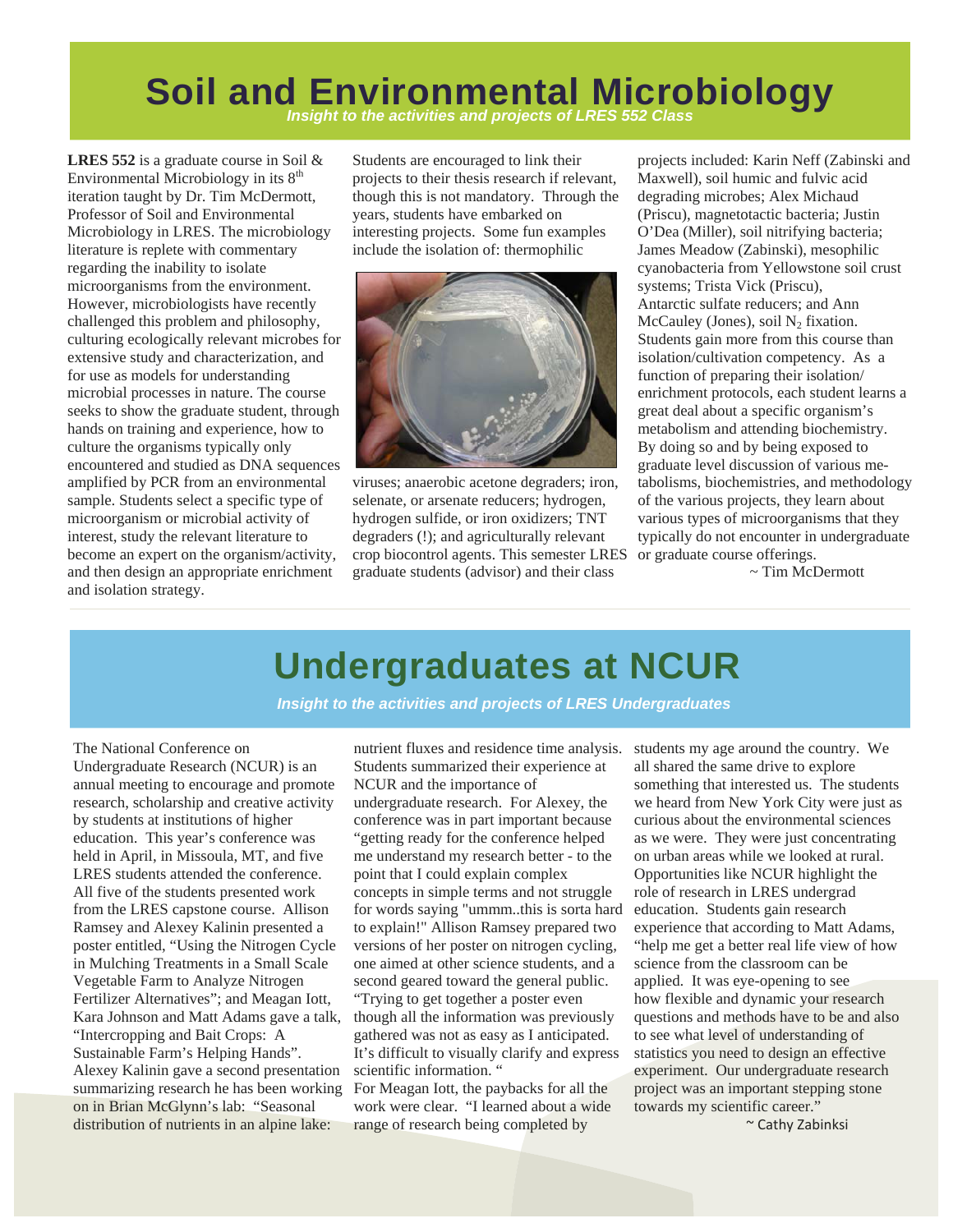## **LRES Graduating Seniors**

### *Bachelor of Science Degrees*

Matthew Ryan Atkinson-Adams Environmental Sciences – Environmental Biology - Highest Honors

Kara Ashley Chelgren Land Resource Sciences – Agroecology - Honors

Amy Joan Dethlefs Environmental Sciences – Soil & Water Science

Amy Fitzpatrick Environmental Sciences – Environmental Biology

> Nathan Vaughn Harrison Land Rehabilitation

Meagan Colleen Iott Land Resource Sciences - Agroecology

Michael Christian Jensen Environmental Sciences – Soil & Water Science

Paramjit Singh Karam Singh Environmental Sciences – Environmental Biology

Daniel David Kettman Land Resource Sciences Land Resources Analysis & Management

Ronald Zachariah Lodge Pole Land Resource Sciences Land Resources Analysis & Management

Carol Ranae McFarland Land Resource Sciences – Agroecology - Honors

Ronald Patrick Quinn Land Rehabilitation

Allison Marie Ramsey Land Rehabilitation - Honors

Adam Huston Sarvey Land Resource Sciences Land Resources Analysis & Management

### *Master of Science Degrees*

Sunni Marie Heikes-Knapton Land Rehabilitation Steven Charles Jay Land Resources & Environmental Sciences

Jeffrey Thomas Jewett Land Resources & Environmental Sciences

> Tara Noel Martin Land Rehabilitation

Jeffrey Donald Whitmus Land Resources & Environmental Sciences

Jessica Linsay Wiese Land Resources & Environmental Sciences

## *Doctor of Philosophy Degrees*

Markus Dieser

Ecology & Environmental Sciences

Melanie Crystal Melendrez Ecology & Environmental Sciences

Oscar Gerardo Perez Land Resources & Environmental Sciences

Shannon Lea Savage Ecology & Environmental Sciences

## *Outstanding Senior*



Carol McFarland graduates this semester with her B.Sc. of Land Resource Science in Agroecology. Carol has been a self-supporting student from Corvallis MT who has

successfully balanced her education with her employment opportunities to gain a varied and rich experience while at MSU and to contribute tn so many meaningful ways. We helped her design a program to fit her interests in applying ecological principles to agriculture at any scale of operation. Her internship was at the Towne's Harvest Garden and during that time, she was one of the pioneers to launch the student run market garden. Simultaneously, she was an active member of a campus chapter of Engineers without Borders and thus was generally advancing the campus sustainability effort. She then pushed her comfort zone and took on an internship as a crop scout to check expansive dryland farms growing small grains for pests near Brady, MT while working for Jeff Farkell of CENTROL Crop Consultants. Carol says of her time at MSU "I had a great experience at MSU; a really big part of my education has been involvement beyond coursework – working in labs, the undergraduate scholars program, TAing, etc…. I do appreciate the emphasis in research and practical approach to sustainable management". Carol will be recognized for her achievement as the LRES Outstanding Undergraduate at the College of Agriculture; graduation ceremony May 8th with a formal recognition on stage where she will be presented with a plaque. Now she is going to take another step out of the comfort zone into the Peace Corps before a likely enrollment in graduate school. ~ Bruce Maxwell, Advisor